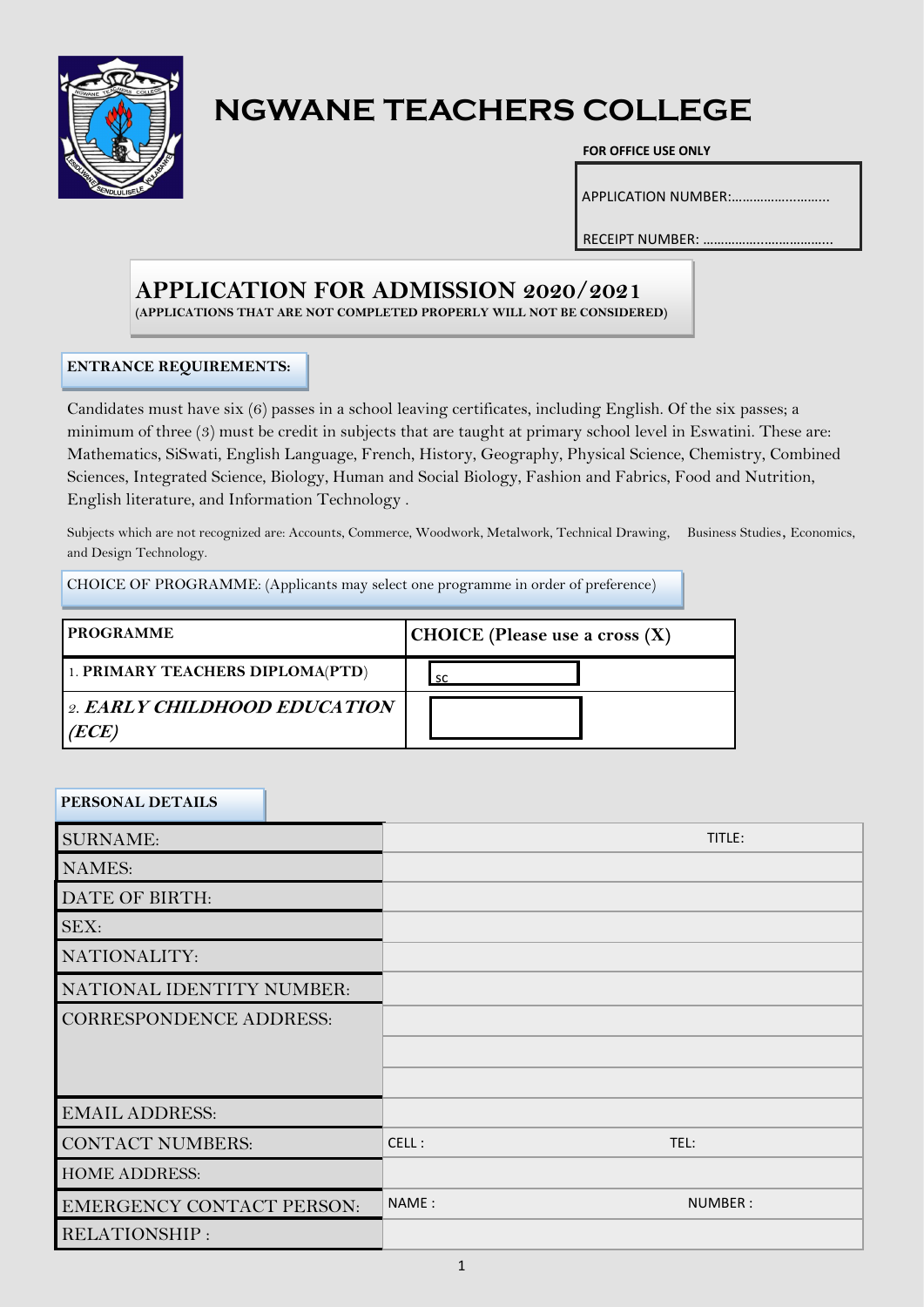## ACADEMIC QUALIFICATIONS

#### HIGH SCHOOL RESULTS (O'LEVEL, IGCSE, HIGCSE, SGCSE, AS LEVEL, MATRIC,

| <b>SUBJECT</b>                | <b>GRADE LETTER</b> | <b>SYMBOL</b> | <b>FOR OFFICE</b><br><b>USE</b> |
|-------------------------------|---------------------|---------------|---------------------------------|
|                               | (A, B)              | (Numeric)     | <b>POINTS</b>                   |
| <b>ENGLISH LANGUAGE</b>       |                     |               |                                 |
| <b>ENGLISH LITERATURE</b>     |                     |               |                                 |
| <b>SISWATI</b>                |                     |               |                                 |
| <b>FRENCH</b>                 |                     |               |                                 |
| ZULU                          |                     |               |                                 |
| <b>GEOGRAPHY</b>              |                     |               |                                 |
| <b>RELIGIOUS EDUCATION</b>    |                     |               |                                 |
| <b>HISTORY</b>                |                     |               |                                 |
| <b>MATHEMATCS</b>             |                     |               |                                 |
| ADDITIONAL MATHEMATICS        |                     |               |                                 |
| PHYSICAL SCIENCE              |                     |               |                                 |
| <b>PHYSICS</b>                |                     |               |                                 |
| <b>CHEMISTRY</b>              |                     |               |                                 |
| <b>BIOLOGY</b>                |                     |               |                                 |
| <b>COMBINED SCIENCE</b>       |                     |               |                                 |
| <b>INFORMATION TECHNOLOGY</b> |                     |               |                                 |
| <b>AGRICULTURE</b>            |                     |               |                                 |
| <b>FOOD AND NUTRITION</b>     |                     |               |                                 |
| <b>HOME ECONOMICS</b>         |                     |               |                                 |
| <b>FASHION AND FABRICS</b>    |                     |               |                                 |
| <b>LIFE ORIENTATION</b>       |                     |               |                                 |
| MATHEMATICAL LITERACY         |                     |               |                                 |
| LIFE SCIENCE                  |                     |               |                                 |
|                               |                     | Total         |                                 |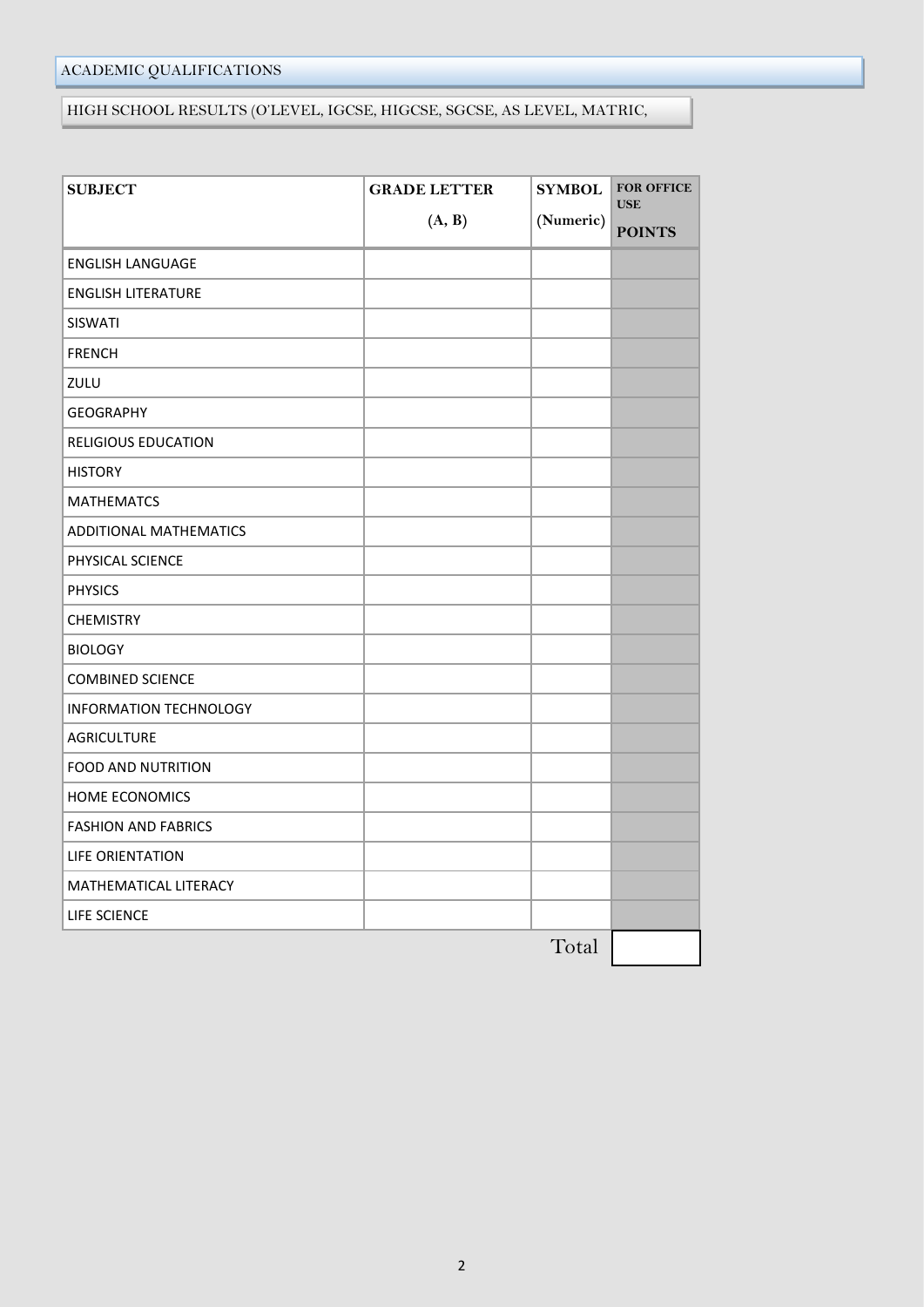#### NAME OF STUDENT:

## NAME OF LAST SCHOOL ATTENDED:

Please select five (5) best performed subjects from your school leaving certificate results as indicated in **B** and fill the table below. This is done to calculate your points

|                     |               | FOR OFFICE USE ONLY |
|---------------------|---------------|---------------------|
| <b>SUBJECT</b>      | <b>SYMBOL</b> | <b>POINTS</b>       |
| -1.                 |               |                     |
| 2.                  |               |                     |
| 3.                  |               |                     |
| 4.                  |               |                     |
| 5.                  |               |                     |
| <b>TOTAL POINTS</b> |               |                     |

#### RANKING INFORMATION– POINTS

| O' LEVEL & IGCSE/S |                | <b>MATRIC HIGHER</b><br><b>GRADE</b> |                | <b>MATRIC STANDARD</b><br><b>GRADE</b> |                | NATIONAL SENIOR<br><b>CERTIFICATE</b> |                         |
|--------------------|----------------|--------------------------------------|----------------|----------------------------------------|----------------|---------------------------------------|-------------------------|
| $A^*$              | 8 points       | A                                    | 9              | A                                      | 7              | Α                                     | 7                       |
| A                  | $\overline{7}$ | B                                    | 8              | $\sf B$                                | 6              | B                                     | 6                       |
| B                  | 6              | $\mathsf{C}$                         | $\overline{7}$ | $\mathsf C$                            | 5              | C                                     | 5                       |
| $\mathsf{C}$       | 5              | D                                    | 6              | D                                      | $\overline{4}$ | D                                     | $\overline{\mathbf{4}}$ |
| D                  | 4              | E                                    | 5              | E                                      | 3              | E                                     | 3                       |
| E                  | $\overline{3}$ | F                                    | $\overline{4}$ |                                        |                |                                       |                         |
| F                  | $\overline{2}$ |                                      |                |                                        |                |                                       |                         |
| G                  | $\mathbf{1}$   |                                      |                |                                        |                |                                       |                         |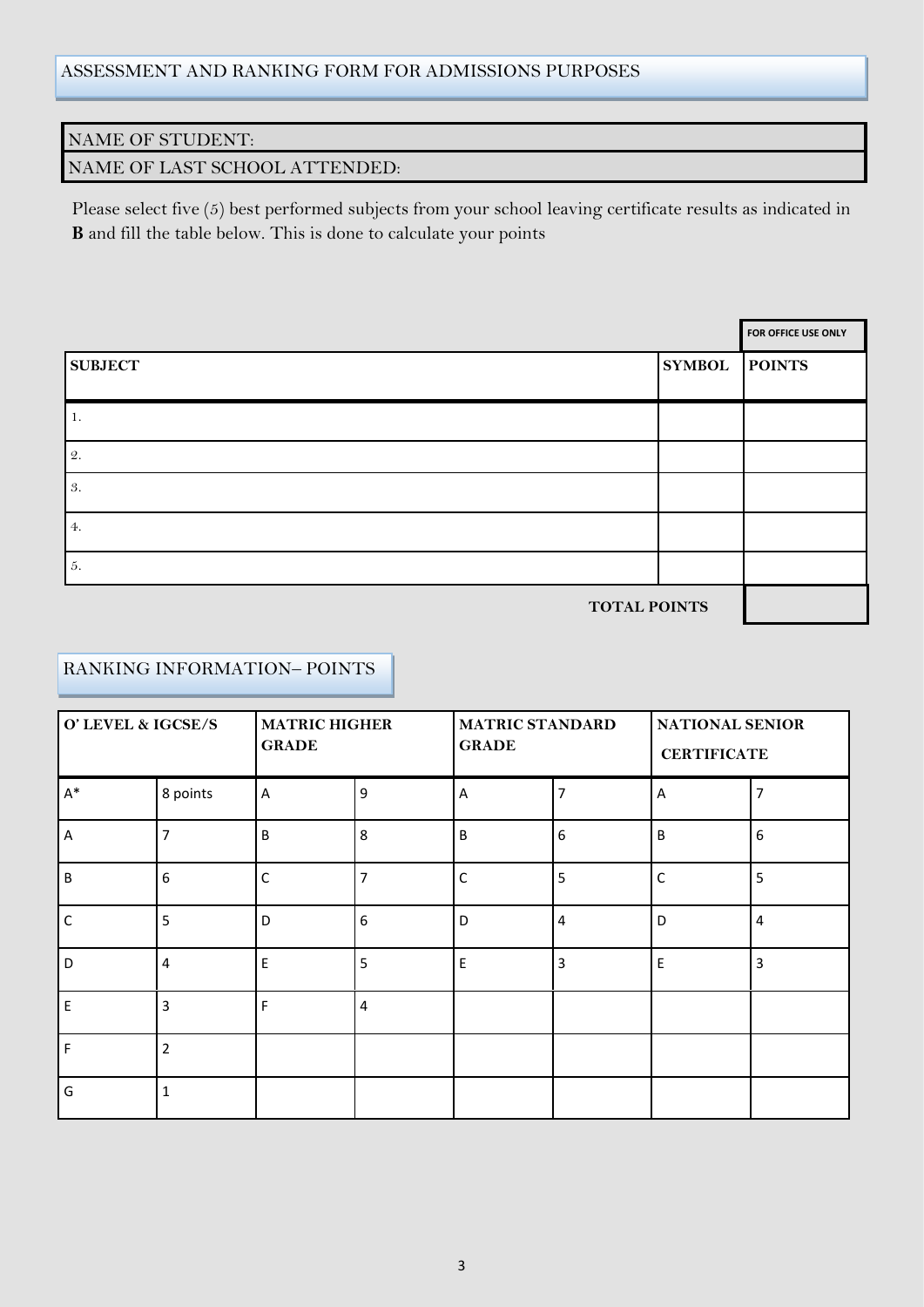## DETAIL OF ACTIVITIES SINCE LEAVING

| <b>WORK EXPERIENCE</b> |  |
|------------------------|--|
|                        |  |
|                        |  |
|                        |  |
|                        |  |
|                        |  |
| <b>HOBBIES</b>         |  |
|                        |  |
|                        |  |

# DETAIL OF PARENTS OR GUARDIAN

| <b>SURNAME:</b>                | TITLE:      |
|--------------------------------|-------------|
| <b>NAMES:</b>                  |             |
| <b>CORRESPONDENCE ADDRESS:</b> |             |
|                                |             |
|                                |             |
| <b>HOME ADDRESS:</b>           |             |
|                                |             |
| <b>CONTACT NUMBERS:</b>        |             |
| <b>IDENTITY NUMBER:(PIN)</b>   |             |
| <b>EMAIL ADDRESS:</b>          |             |
| <b>GRADED TAX NUMBER</b>       |             |
| <b>SIGNATURE</b>               | <b>DATE</b> |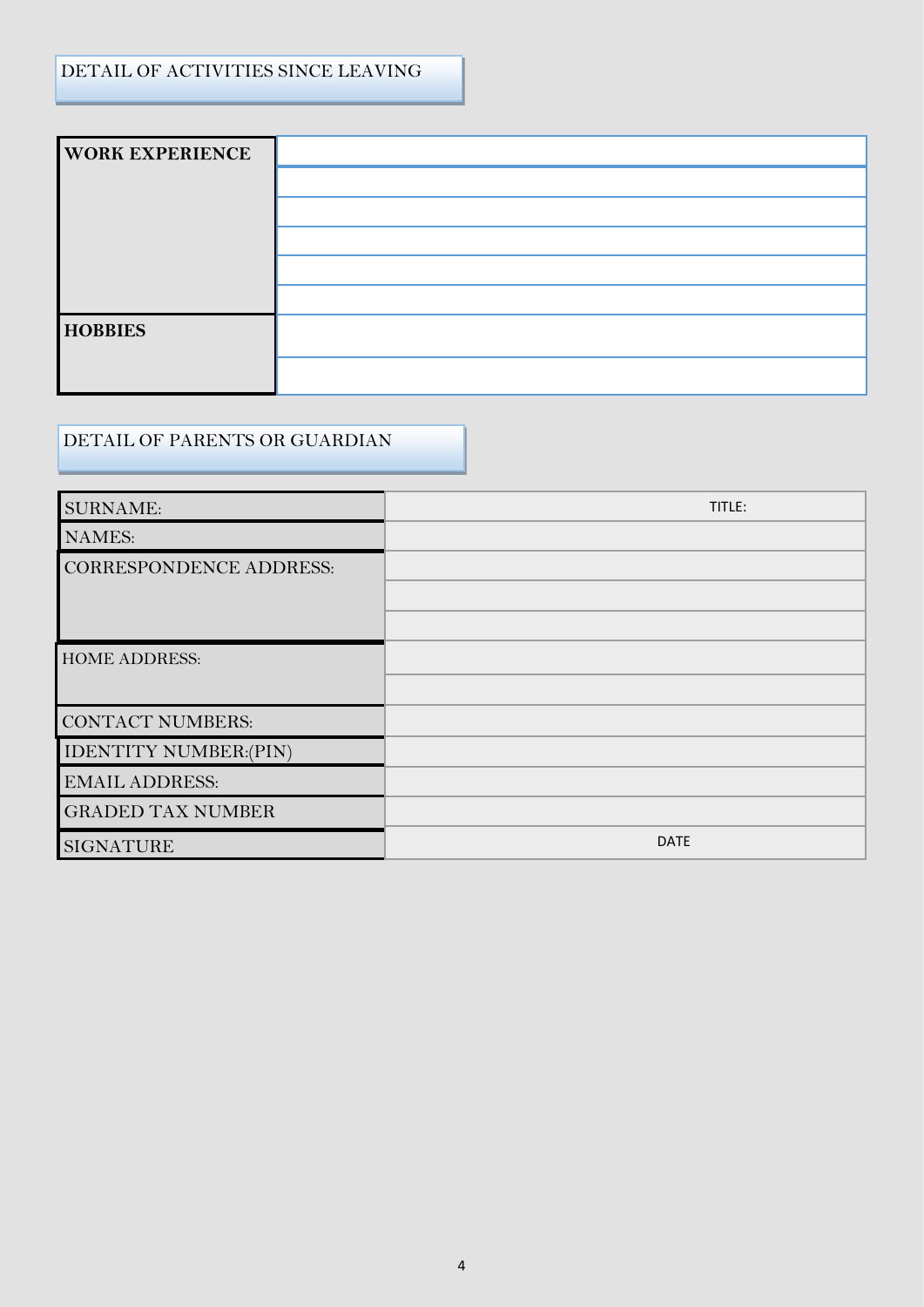The College has four specialization areas and this takes place in the 3rd and final year. Please indicate where you could possibly take your specialization by making a tick in the box of the area you are choosing.

| <b>LANGUAGES</b> |  | <b>PURE SCIENCES</b> |  | <b>APPLIED SCIENCE</b> |  | <b>SOCIAL STUDIES</b> |  |
|------------------|--|----------------------|--|------------------------|--|-----------------------|--|
|                  |  | $\boldsymbol{2}$     |  | 3                      |  | 4                     |  |
| <b>ENGLISH</b>   |  | <b>MATHS</b>         |  | FOOD &                 |  | <b>GEOGRAPHY</b>      |  |
|                  |  |                      |  | <b>NUTRITION</b>       |  |                       |  |
| <b>SISWATI</b>   |  | <b>SCIENCE</b>       |  | <b>FASHION &amp;</b>   |  | <b>HISTORY</b>        |  |
|                  |  |                      |  | <b>FABRICS</b>         |  |                       |  |
|                  |  | <b>ICT</b>           |  | <b>AGRICULTURE</b>     |  | <b>RELIGIOUS</b>      |  |
|                  |  |                      |  |                        |  | <b>EDUCATION</b>      |  |

NB. Please put the symbol of the subject in each box of the area you are choosing.

#### FINAL SELECTION

NB: Please select one option in the first area of specialization. Also select one option in the second area of specialization.



The specialization areas have an influence in your acceptance into the college. You need to have two subject credits in the area of your intended specialization.